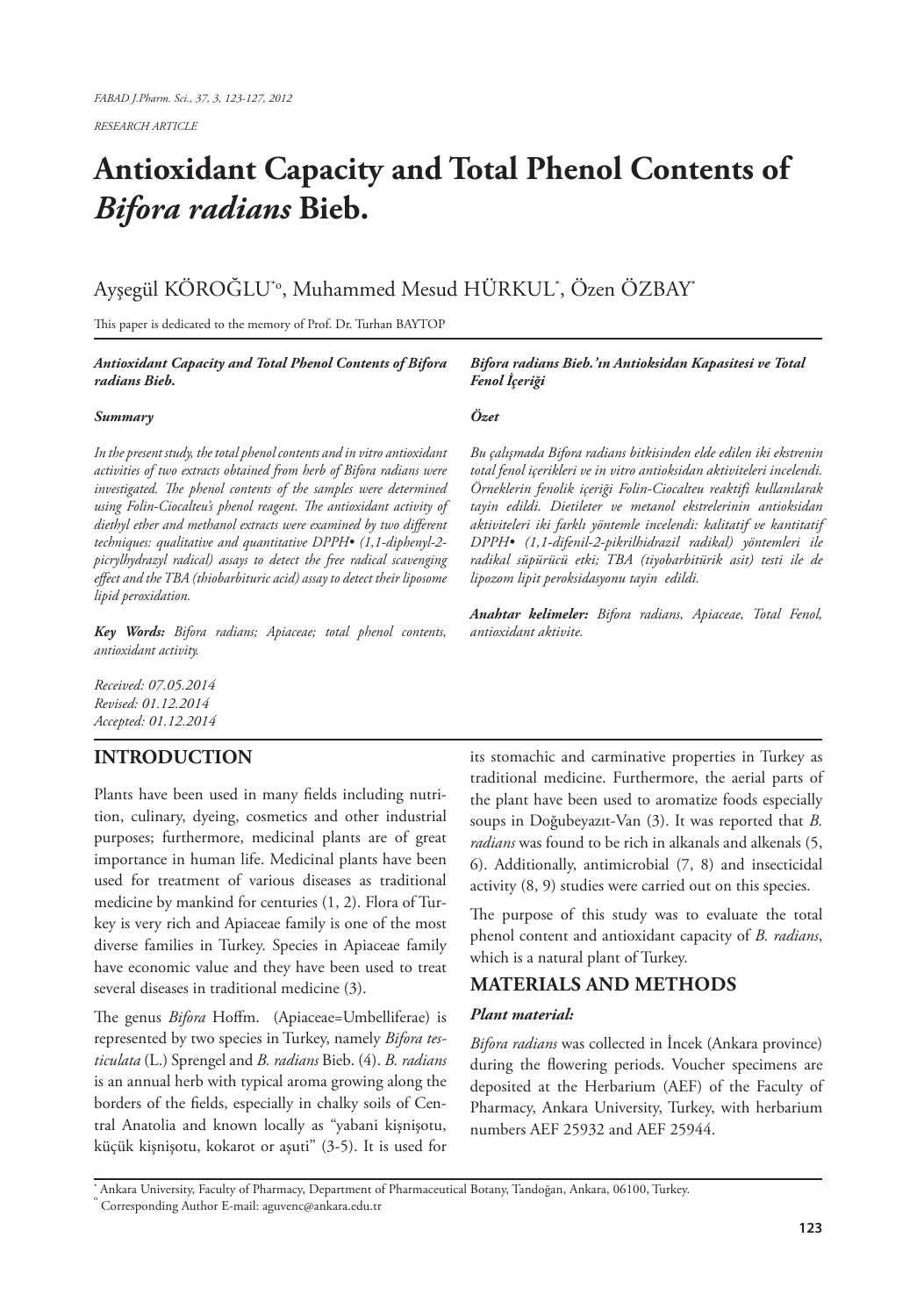#### *Extraction and preparation of test solutions:*

1- *Preparation of diethyl ether extract*: 20 g of the fresh herb of species was crushed and macerated in 200 ml of diethyl ether for four days at room temperature with magnetic stirrer and the extract was filtered. The extract was dried under vacuum by using rotary evaporator at 35 o C.

2- *Preparation of MeOH extracts*: The methanol extract was obtained after keeping the herb in diethyl ether. This plant sample was carried out with methanol (200 mL) at a temperature of 50 °C for 8 h (x 3), shaking continuously (700 rpm/min) in the dark. After filtrating, the methanol was evaporated to dryness by rotary evaporator (40 °C).

#### *Determination of total polyphenols:*

The total polyphenol content of *Bifora radians* extracts were determined by Folin-Ciocalteu method, referring to calibration curve of gallic acid, phenol compound used as a standard (10-12). 250 *μl* of Folin-Ciocalteu's phenol reagent was mixed with 50 *μl* of the samples, and 500  $\mu$ l of 20 % water solution of Na<sub>2</sub>CO<sub>3</sub> was added to the mixture. After incubating the samples at room temperature for 30 min, their absorbance values were measured at 765 nm (Shimadzu UV-1800). The total polyphenols were estimated as gallic acid equivalent (GAE) and expressed in mg GAE/g extract (dw) ± standard deviation (SD). The data were obtained from the average of three determinations.

#### *Antioxidant activity*

*Free Radical Scavenging Activity.* Free radical scavenging activity of *B. radians* extracts has been evaluated using the two different DPPH test:

Qualitative DPPH<sup>\*</sup>: DPPH assay was used as a rapid thin layer chromatography (TLC) screening method to evaluate the antioxidant activity of the diethyl ether and methanol extracts of *B. radians* species due to free radical scavenging. DPPH• is a purple-colored stable free radical, which on reduction gives yellow-colored diphenyl picryl hydrazine. When it is sprayed onto a TLC plate, any antioxidant compound is seen as a yellow zone on a purple background. Using Wiretrol II micropipettes, 2 µL of 1 mg/ml diethyl ether and methanolic solutions were applied to the silica gel TLC plates (Merck, Darmstadt, Germany), which were sprayed with 0.2% DPPH solution in MeOH, left at 20 °C, and examined at 30 min after spraying (13).

Quantitative DPPH• : Free radical scavenging activity of *B. radians* extracts has been evaluated using the DPPH test (14). 0.1 ml of solution of tested extract (in seven different consentration 10 mg/ml, 5 mg/ml, 2.5 mg/ ml, 1.25 mg/ml, 0.625 mg/ml, 0.3125 mg/ml, 0.15625 mg/ml) was added to 2.9 ml of 10-4 M of daily prepared methanol DPPH solution and left to stand in water bath at 30°C. The absorbance at 517 nm was measured with a model UV-1800 spectrophotometer (Shimadzu) after 30 min. Propyl gallate was used as a reference compound in the both assays.

Results were expressed as radical scavenging activity percentage (%) of the DPPH, defined by the formula [ $(A_0 - A_s)/A_0$ ]x100, where  $A_0$  is the absorbance of the control and  $A<sub>s</sub>$  is the absorbance in the presence of the sample or standard. The half-maximal inhibitory concentrations (IC $_{50}$ ) of the extracts were calculated by linear regression analysis. The assays were carried out in triplicate, and the results are expressed as mean values ± standard deviation (S.D.).

*Thiobarbituric acid (TBA) test.* The *in vitro* antioxidant activity tests were carried out by lipid peroxidation of liposomes, where TBA was used to assess the efficacy of the extracts to protect liposomes from lipid peroxidation. It can be measured and quantified spectrophotometrically, and the intensity of color is a measurement of MDA (malonyldialdehyde) concentration. In order to assess the efficacy of the extracts to protect liposomes from lipid peroxidation TBA test was used (13, 15, 16). Briefly, extracts were redissolved in diethyl ether and methanol and tested at different concentrations. Liposomes were prepared from bovine brain extract in phosphate buffered saline (PBS) (5 mg/ml). The extract test reaction mixture consisted of 0.2 ml of liposomes, 0.1 ml  $\text{FeCl}_3$ , 0.1 ml ascorbic acid (1mM), 0.5 ml PBS and 0.1 ml of the extract solution to be assessed. All test tubes were incubated at 370 C for 20 minutes. The TBA test was performed after 20 minutes of incubation by adding 0.1 ml of 2% butylated hydroxytoluene (BHT) in ethanol solution followed by 0.5 ml of 1% w/v thiobarbituric acid (TBA) in 50 mM NaOH and 0.5 ml of 25% HCI. The system was heated to 85°C for 30 minutes (13). The absorbance was determined spectrophotometrically at 532 nm (Shimadzu UV-1800). The percentage of lipid peroxidation inhibition was assessed by using the following formula: [(FRM-B)- (ET-B-EA)/ (FRM-B)] x100, where FRM is the absorbance of the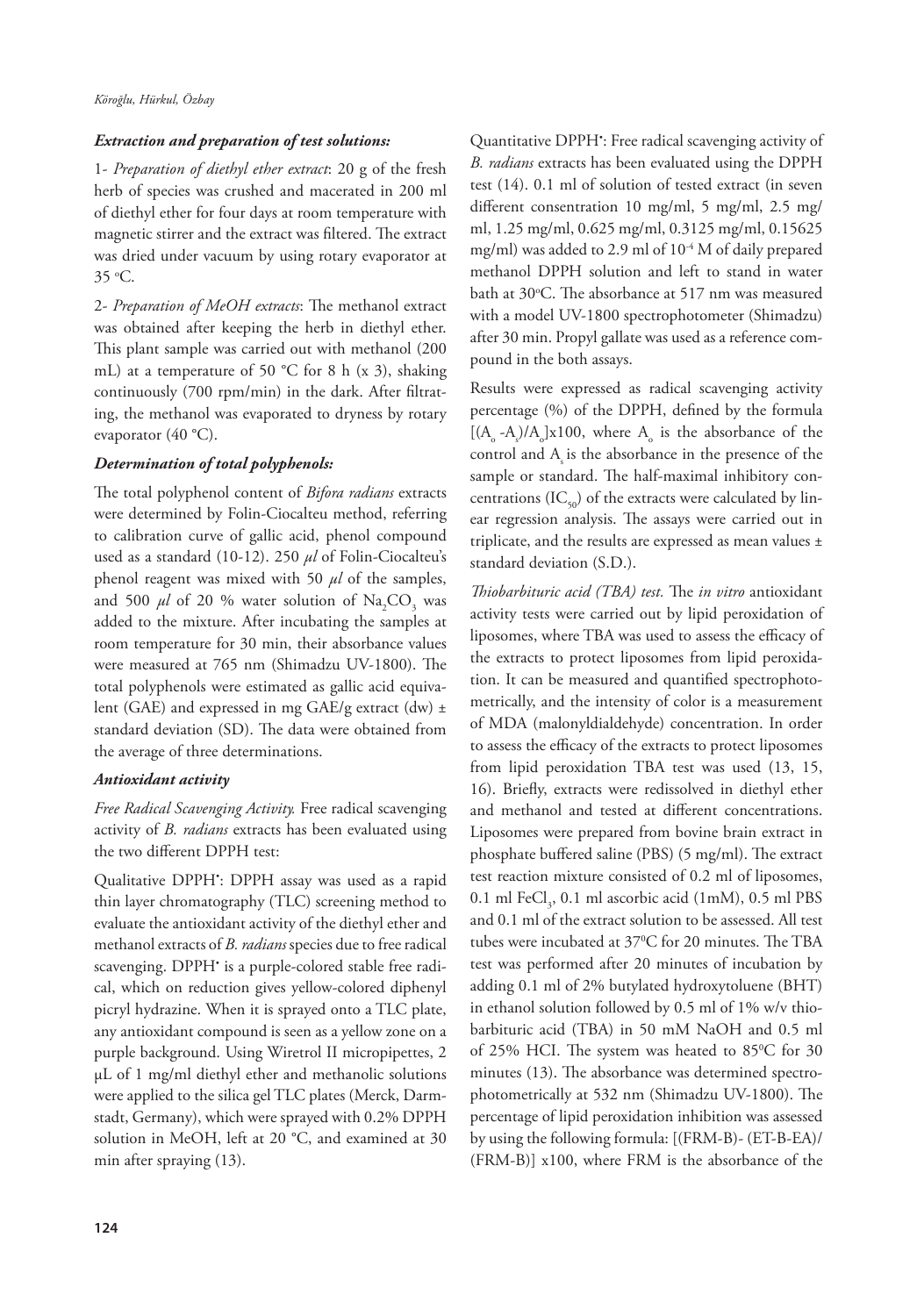control reaction and ET is absorbance in the presence of the sample. The absorbance of liposomes alone (B) and extract alone (EA) were also taken into account.

The half-maximal inhibitory concentrations  $(IC_{50})$  of the extracts were calculated by linear regression analysis (13, 16). Concentrations of 1, 0.5, 0.25, 0.125, 0.0625, 0.031 and 0.016 mg/ml of diethyl ether and MeOH extracts were prepared to be used in TBA. Propyl gallate was used as a reference compound in seven different concentrations (1; 0.20; 0.04; 0.008; 0.0016; 0.00032; 0.000064 mg/ml).

## **RESULTS**

The results of total phenol contents obtained for *Bifora radians* extracts are given in Table 1.

|                | Total phenol contents $mg/g \pm SD$ |                   |
|----------------|-------------------------------------|-------------------|
| Species        | Diethyl ether extracts              | Methanol extracts |
| Bifora radians | $96.67 \pm 1.84$                    | $49.93 + 1.04$    |

The results of the qualitative DPPH test demonstrated that the extracts of the *Bifora* display prominent antioxidant activity (Fig. 1).



**Figure1:** Antioxidant activity by qualitative DPPH test on

TLC of *Bifora radians*. **Pg:** Propyl gallate; **BM:** Methanol extracts of *B. radians*; **BE:** diethyl ether extracts of *B. radians*.

The results of the qualitative DPPH test demonstrated (Table 2) that the extracts of the *Bifora radians* display significant antioxidant activity.

**Table 2.** Antioxidant activity by quantitative DPPH of the extracts of *Bifora radians*

|                | $IC_{\epsilon_0}$ values (mg/ml) $\pm$ SD |                   |
|----------------|-------------------------------------------|-------------------|
| Species        | diethyl ether extracts                    | Methanol extracts |
| Bifora radians | $69.91 \pm 1.03$                          | $43.21 \pm 0.14$  |
| Propyl gallate | $0.02 \pm 0.04$                           |                   |

The antioxidant activities of the *B. radians* extracts on liposomes obtained from the TBA test are given in Table 3.

**Table 3.** Antioxidant Activities of *Bifora radians* in the TBA Test

|                | $IC_{so}$ value ( $\mu$ g/ml) ± SD |                   |
|----------------|------------------------------------|-------------------|
| Species        | diethyl ether extracts             | Methanol extracts |
| Bifora radians | $261.32 \pm 2.72$                  | $89.43 \pm 3.09$  |
| Propyl gallate | $0.09 \pm 0.18$                    |                   |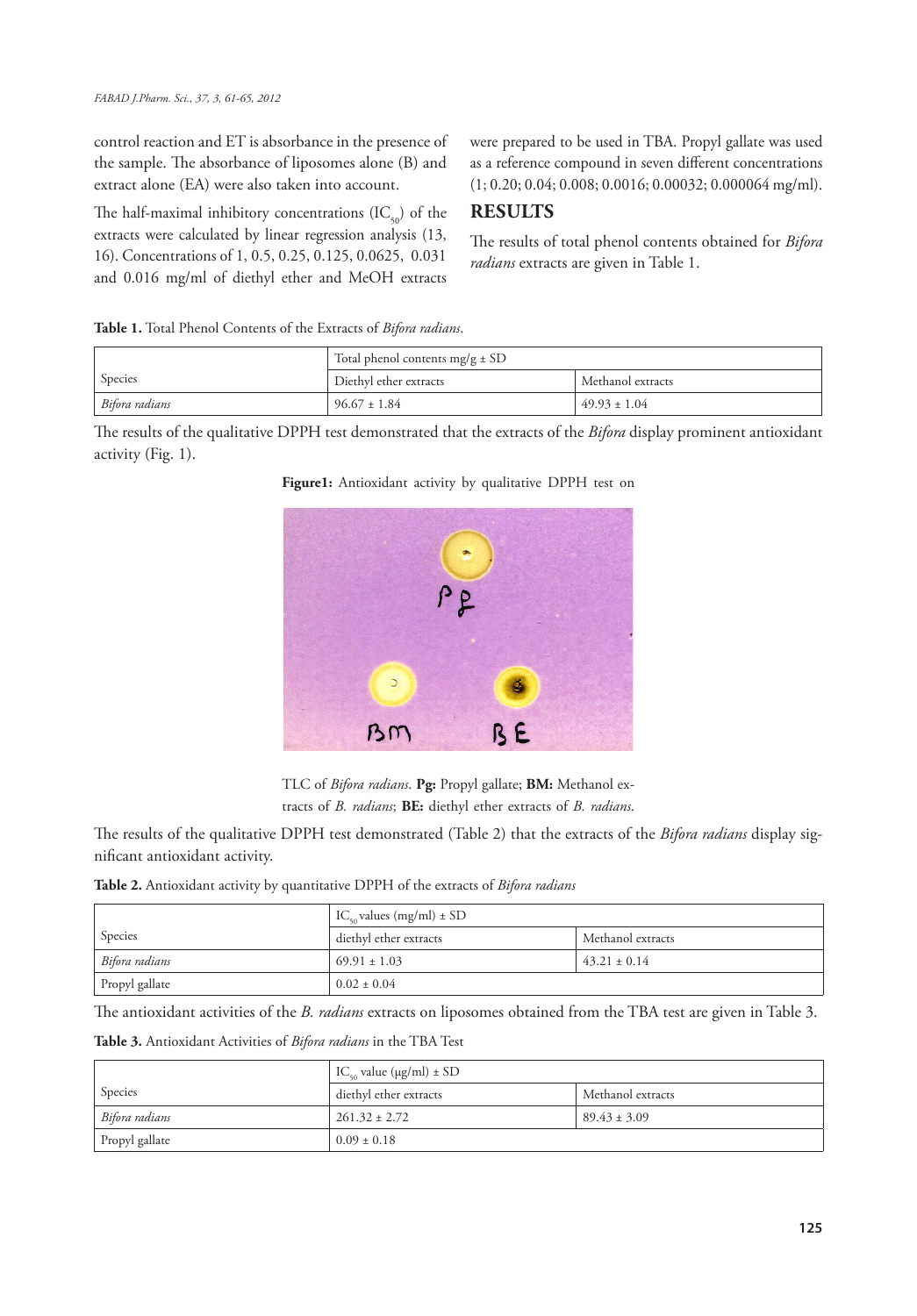## **DISCUSSIONS**

In the present study, we evaluated the total phenol contents of the diethyl ether and MeOH extracts of *Bifora radians* collected in Ankara province. We also demonstrated that the free radical scavenger activities and detected the liposome lipid peroxidation of these extracts using the TBA assay. Furthermore, total phenol content in the extracts were determined by the Folin-Ciocalteu's method as gallic acid equivalents (GAE). This investigation is the first report on the comparative analysis of total phenol and antioxidant activity of the different polarity extracts and of the *B. radians* naturally growing in Turkey.

According to the results obtained from the determination of total phenol contents, it was found that the diethyl ether extract include more phenol contents than the MeOH extract.

In the free radical scavenging activity test, yellow zones on a purple background were prominent for the both extracts of the *B. radians* and propyl gallate*.* 

The antioxidants react with the DPPH, and convert it to the yellow-coloured diphenylpicrylhydrazine; the degree of discoloration indicates the amount of DPPH scavenged (11). The  $IC_{50}$  values of the MeOH and diethyl ether extracts (69.91  $\pm$  1.03 mg/ml and 43.21  $\pm$ 0.14 mg/ml, respectively) are higher with respect to propyl gallate  $(IC_{50} 0.018 \pm 0.04$  mg/ml).

When the obtained data was evaluated according to the antioxidant activity of propyl gallate (IC<sub>50</sub>:  $0.09 \pm 0.18$ µg/ml), which was used as positive control in this study, the MeOH extracts were observed to have medium activity (IC<sub>50</sub>: 89.43 ± 3.09 µg/ml), while the diethyl ether extract showed a weak activity  $(261.32 \pm 2.72 \,\mu g$ / ml) in the TBA method.

The Apiaceae family plants have been used as food, spices and in traditional medicine. Many of these species have been used since ages around the world. The antioxidant effects of some Apiaceae species have been reported previously by several authors (12, 17-21). Previous studies have shown that different types of chemical constituents such as essential oil, phenolic acids, lignans, flavonoids, sterols, saponins and polyacetylenes were found in the various species of Apiaceae family (18, 19, 21-24). There are not many studies reporting antioxidant activities and active components of *B. radians* (5, 6). In this study the species was screened for antioxidant properties and total phenol content. The active components of the plant responsible for the antioxidant activity are currently unclear; therefore, bioassay-guided fractionation, isolation and characterization of the active constituents must be pursued in the future studies.

## **REFERENCES**

- 1. Özçelik B, Aslan M, Orhan İ, Karaoğlu T. Antibacterial, antifungal, and antiviral activities of the lipophylic extracts of *Pistacia vera*. *Microbiol. Res.*160: 159-164, 2005.
- 2. Djeridane A, Yousfi M, Nadjemi B, Boutassouna D, Stocker P, Vidal N. Antioxidant activity of some Algerian medicinal plants extracts containing phenolic compounds. *Food Chem.* 97: 654-660, 2006.
- 3. Baytop T. *Türkiye'de Bitkiler ile Tedavi. G*eçmişte ve bugün, 2<sup>nd</sup> ed. Nobel Tıp Kitabevleri, İstanbul;1999. p. 151-152.
- 4. Hedge IC, Lamond JM. *Bifora* Hoffm., Davis PH (ed.), Flora of Turkey and the East Aegean Islands, Edinburgh University Press; 1972. 4: 332-333.
- 5. Başer KHC, Demirçakmak B, Ermin N, Demirci F, Boydağ I. The essential oil of *Bifora radians* Bieb.. *J. Essent. Oil Res.* 10 (4): 451-452, 1998.
- 6. Latrasse A, Semon E, Le Quere JL. Composition and major odorous compounds of the essential oil of *Bifora radians*, an aldehyde-producing weed. *J. High Resolut. Chromatogr.* 14 (8): 549-553, 1991.
- 7. Özçelik B, Küsmenoğlu Ş, Türköz S, Abbasoğlu U. Antimicrobial activities of plants from the Apiaceae. *Pharm. Biol.* 42(7): 526-528, 2004.
- 8. Wedge DE, Tabanca N, Sampson B. Fungicides and insecticides from medicinal and aromatic plants. Abstracts of papers, 236<sup>th</sup> National Meeting, Philadelp. PA, USA, p. AGRO-106. August 1 2008.
- 9. Şener B, Bingöl F, Erdoğan İ, Bowers WS, Evans PH. Biological activities of some Turkish medicinal plants. *Pure Appl. Chem* 70(2): 403-406, 1998.
- 10. Singleton VL, Rossi JA. Colorimetry of total phenolics with phosphomolybdic-phosphotungstic acid reagents. *Am J Enol. Vitic.* 16: 144-158, 1965.
- 11. Slinkard K, Singleton VL. Total phenols analysis: automation and comparison with manual methods. *Am J Enol. Vitic.* 28: 49-55, 1977.
- 12. Mavi A, Terzi Z, Özgen U, Yıldırım A, Coşkun M. Antioxidant properties of some medicinal plants: *Prangos ferulacea* (Apiaceae), *Sedum sempervivoides* (Crassulaceae), *Malva neglecta* (Malvaceae), *Cruciata taurica* (Rubiaceae), *Rosa pimpinellifolia* (Rosaceae), *Galium verum* subsp. *verum* (Rubiaceae), *Urtica dioica* (Urticaceae). *Biol. Pharm. Bull.*  27: 702–705, 2004.